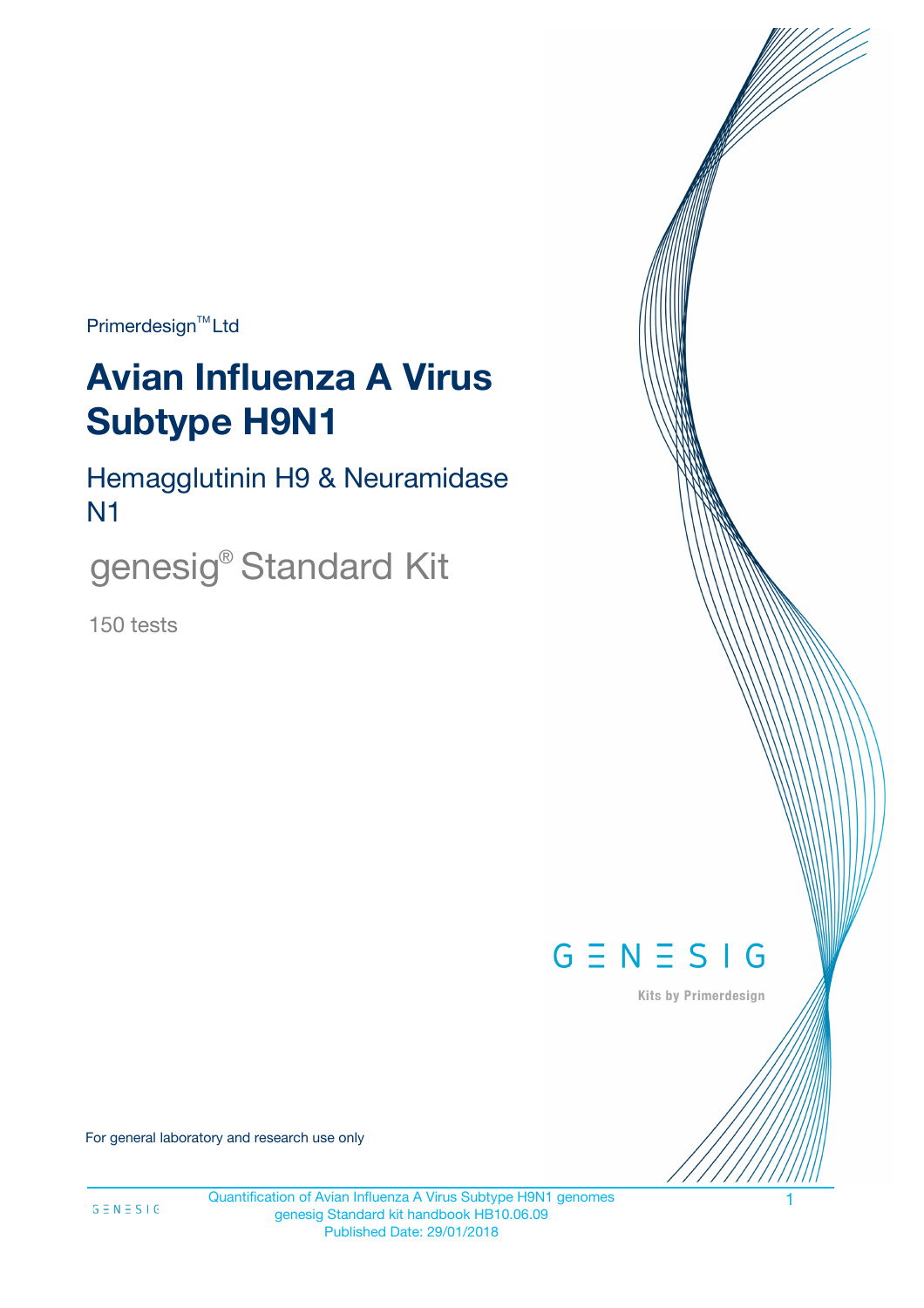### Introduction to Avian Influenza A Virus Subtype H9N1

Avian Influenza ('avian flu' or 'bird flu') strains all belong to the Influenza A virus which are generally adapted to birds but not exclusive to them.

Of particular concern to humans are ones which are infectious to both humans and birds. Specific strains such as H1N1 have been the subject of much media concern and speculation over pandemics and its widespread transmission globally.

Only some strains of avian influenza are pathogenic in humans typically H5N1, H7N3, H7N7 and H7N9. H10N8 has proven fatal in China as of Dec 2013.

Since 2016, H5N8 has been spreading rapidly through migration of wild birds in Europe and Asia, causing deaths in the wild bird population and domestic poultry.

Influenza type A viruses are 80–120 nanometers in diameter and usually roughly spherical, made up of a viral envelope containing two main types of proteins, wrapped around a central core.

The two large proteins found on the outside of viral particles are hemagglutinin (HA) and neuraminidase (NA). HA is a protein that mediates binding of the virion to target cells and entry of the viral genome into the target cell, while NA is involved in the release of progeny virions from infected cells

Influenza type A viruses are categorized into subtypes based on the type of these two proteins on the surface of the viral envelope.

The central core of a virion contains the viral genome and other viral proteins that package and protect the genetic material.

The entire Influenza A virus genome is  $\sim$ 13,588 bases long and is contained on 8 RNA segments that code for 11 proteins.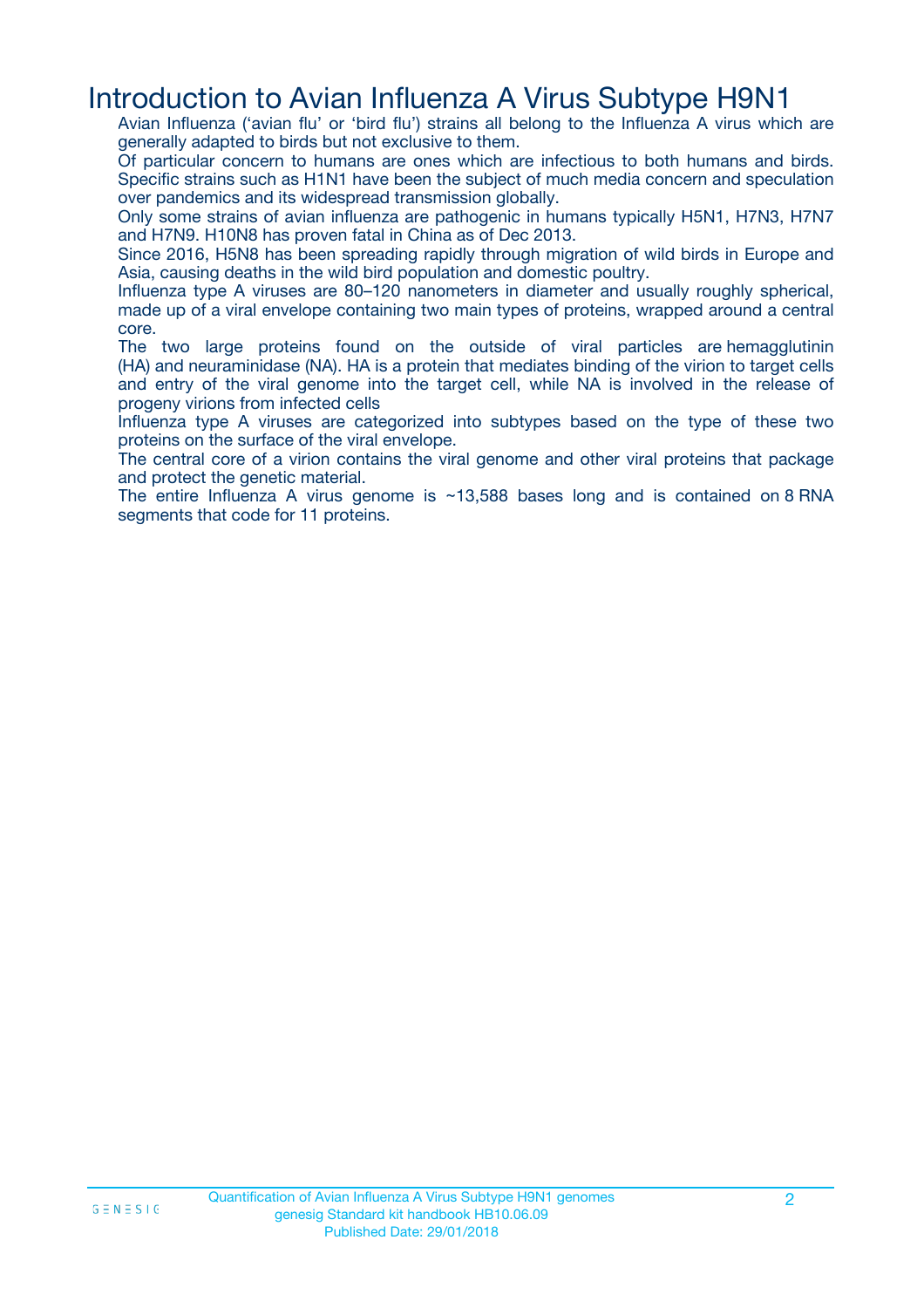# **Specificity**

The Primerdesign™ genesig® Kit for Avian Influenza A Virus Subtype H9N1 (H9N1) genomes is designed for the in vitro quantification of H9N1 genomes. The kit is designed to have the broadest detection profile possible whilst remaining specific to the H9N1 genome. The primers and probe sequences in this kit have 100% homology with a broad range of H9N1 sequences based on a comprehensive bioinformatics analysis.

If you require further information, or have a specific question about the detection profile of this kit then please send an e.mail to enquiry@primerdesign.co.uk and our bioinformatics team will answer your question.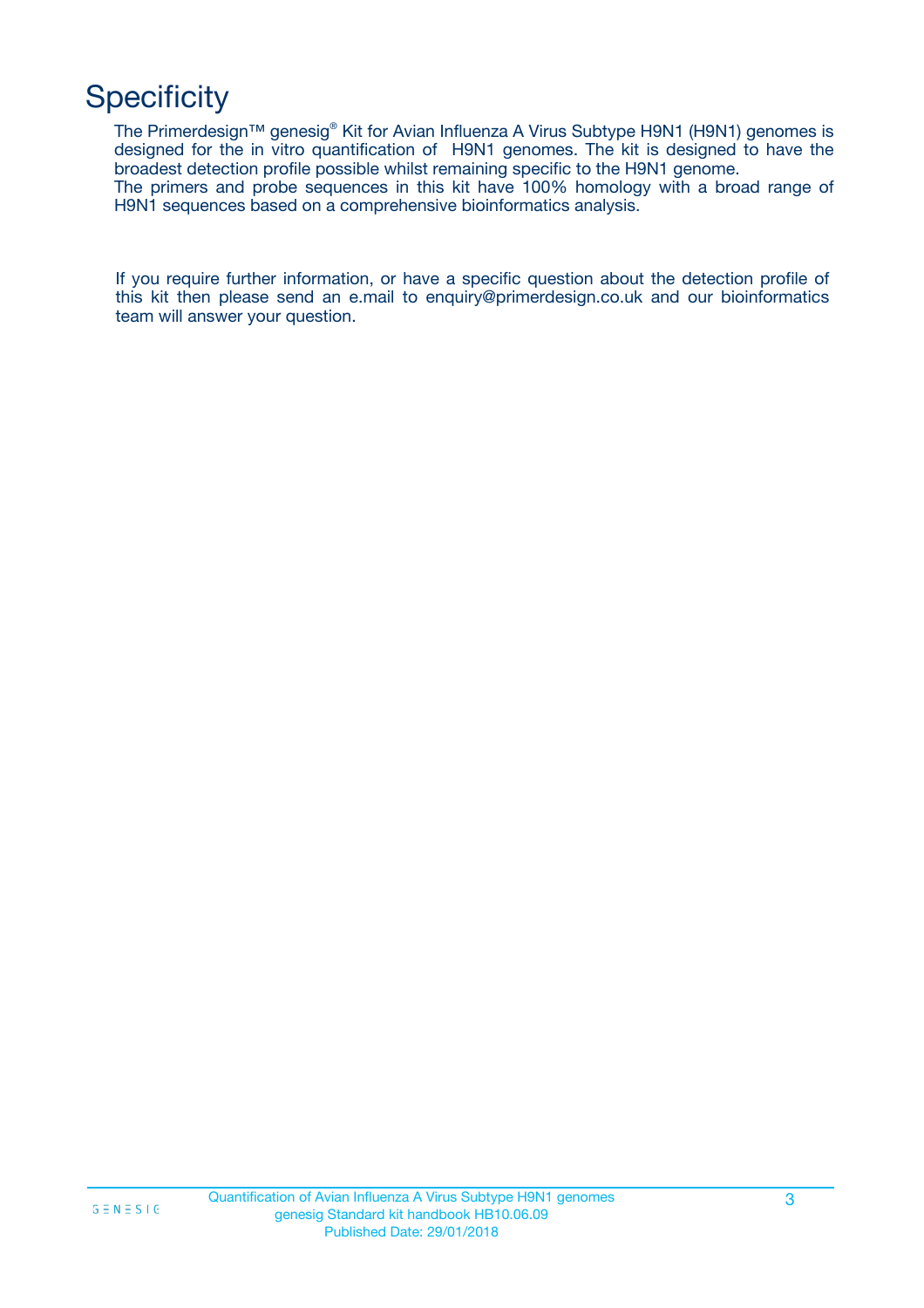# Kit Contents

- **Hemagglutinin (HA) H9 gene primer/probe mix (150 reactions BROWN)** FAM labelled
- **Neuramidase (NA) N1 gene primer/probe mix (150 reactions BROWN)** FAM labelled
- **Hemagglutinin (HA) H9 gene positive control template (for Standard curve RED)**
- **Neuramidase (NA) N1 gene positive control template (for Standard curve RED)**
- **H9 and N1 RT primer mix (150 reactions GREEN)** Required for two step protocol only
- **RNAse/DNAse free water (WHITE)** for resuspension of primer/probe mixes
- **Template preparation buffer (YELLOW)** for resuspension of positive control templates and standard curve preparation

### Reagents and equipment to be supplied by the user

#### **Real-Time PCR Instrument**

#### **RNA extraction kit**

This kit is recommended for use with genesig® Easy DNA/RNA Extraction kit. However, it is designed to work well with all processes that yield high quality RNA with minimal PCR inhibitors.

#### **oasigTM Lyophilised OneStep or PrecisionTM OneStepPLUS 2x qRT-PCR Mastermix** Contains complete one step qRT-PCR Mastermix

**Pipettors and Tips**

**Vortex and centrifuge**

#### **Thin walled 1.5 ml PCR reaction tubes**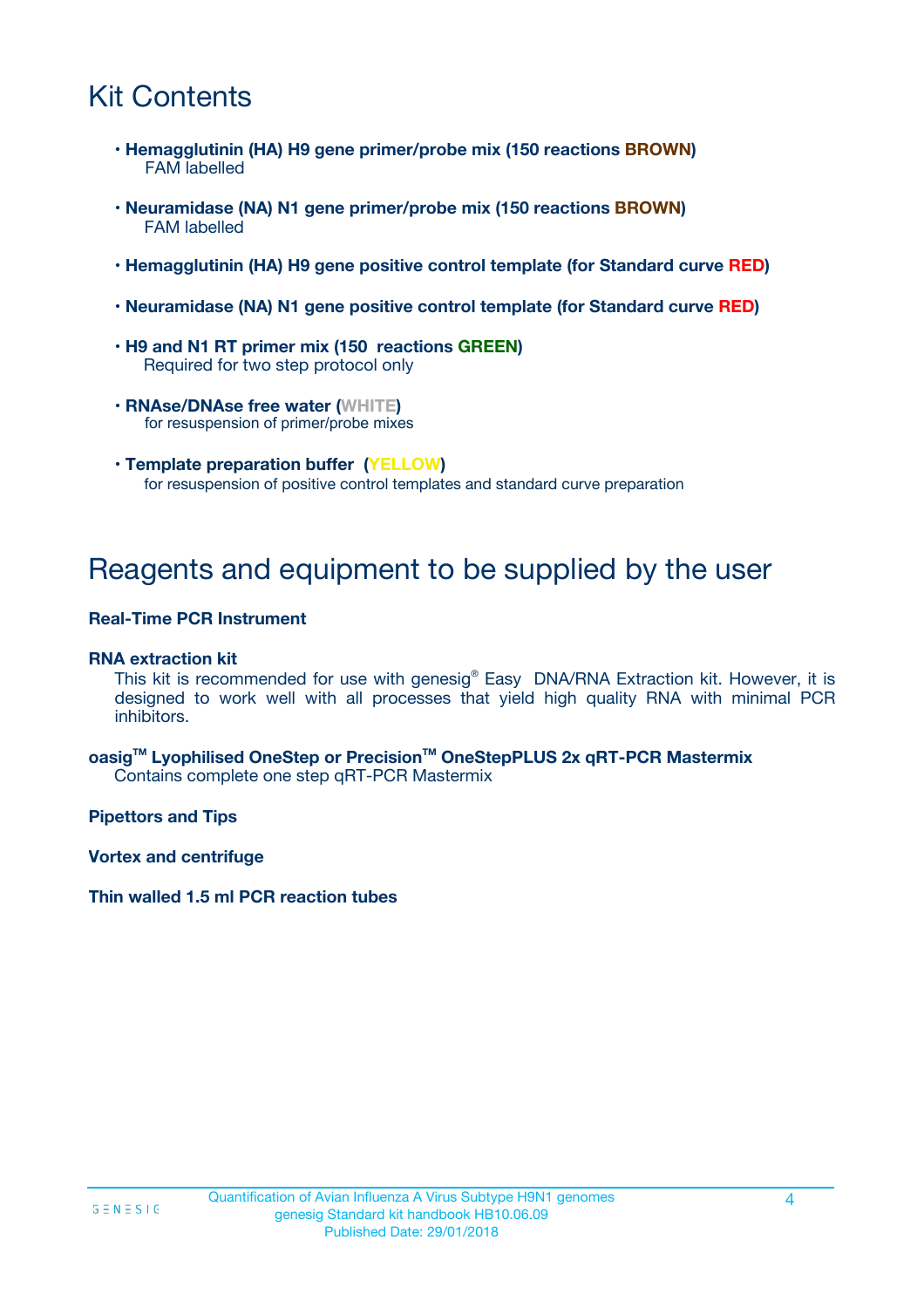### Kit storage and stability

This kit is stable at room temperature but should be stored at -20ºC on arrival. Once the lyophilised components have been re-suspended they should not be exposed to temperatures above -20°C for longer than 30 minutes at a time and unnecessary repeated freeze/thawing should be avoided. The kit is stable for six months from the date of resuspension under these circumstances.

If a standard curve dilution series is prepared this can be stored frozen for an extended period. If you see any degradation in this serial dilution a fresh standard curve can be prepared from the positive control.

Primerdesign does not recommend using the kit after the expiry date stated on the pack.

### Suitable sample material

All kinds of sample material suited for PCR amplification can be used. Please ensure the samples are suitable in terms of purity, concentration, and RNA/DNA integrity. Always run at least one negative control with the samples. To prepare a negative-control, replace the template RNA sample with RNAse/DNAse free water.

### Dynamic range of test

Under optimal PCR conditions genesig® H9N1 detection kits have very high priming efficiencies of >95% and can detect less than 100 copies of target template.

### Notices and disclaimers

This product is developed, designed and sold for research purposes only. It is not intended for human diagnostic or drug purposes or to be administered to humans unless clearly expressed for that purpose by the Food and Drug Administration in the USA or the appropriate regulatory authorities in the country of use. During the warranty period Primerdesign genesig<sup>®</sup> detection kits allow precise and reproducible data recovery combined with excellent sensitivity. For data obtained by violation to the general GLP guidelines and the manufacturer's recommendations the right to claim under guarantee is expired. PCR is a proprietary technology covered by several US and foreign patents. These patents are owned by Roche Molecular Systems Inc. and have been sub-licensed by PE Corporation in certain fields. Depending on your specific application you may need a license from Roche or PE to practice PCR. Additional information on purchasing licenses to practice the PCR process may be obtained by contacting the Director of Licensing at Roche Molecular Systems, 1145 Atlantic Avenue, Alameda, CA 94501 or Applied Biosystems business group of the Applera Corporation, 850 Lincoln Centre Drive, Foster City, CA 94404. In addition, the 5' nuclease assay and other homogeneous amplification methods used in connection with the PCR process may be covered by U.S. Patents 5,210,015 and 5,487,972, owned by Roche Molecular Systems, Inc, and by U.S. Patent 5,538,848, owned by The Perkin-Elmer Corporation.

### Trademarks

Primerdesign™ is a trademark of Primerdesign Ltd.

genesig $^\circledR$  is a registered trademark of Primerdesign Ltd.

The PCR process is covered by US Patents 4,683,195, and 4,683,202 and foreign equivalents owned by Hoffmann-La Roche AG. BI, ABI PRISM® GeneAmp® and MicroAmp® are registered trademarks of the Applera Genomics (Applied Biosystems Corporation). BIOMEK® is a registered trademark of Beckman Instruments, Inc.; iCycler™ is a registered trademark of Bio-Rad Laboratories, Rotor-Gene is a trademark of Corbett Research. LightCycler™ is a registered trademark of the Idaho Technology Inc. GeneAmp®, TaqMan® and AmpliTaqGold® are registered trademarks of Roche Molecular Systems, Inc., The purchase of the Primerdesign ™ reagents cannot be construed as an authorization or implicit license to practice PCR under any patents held by Hoffmann-LaRoche Inc.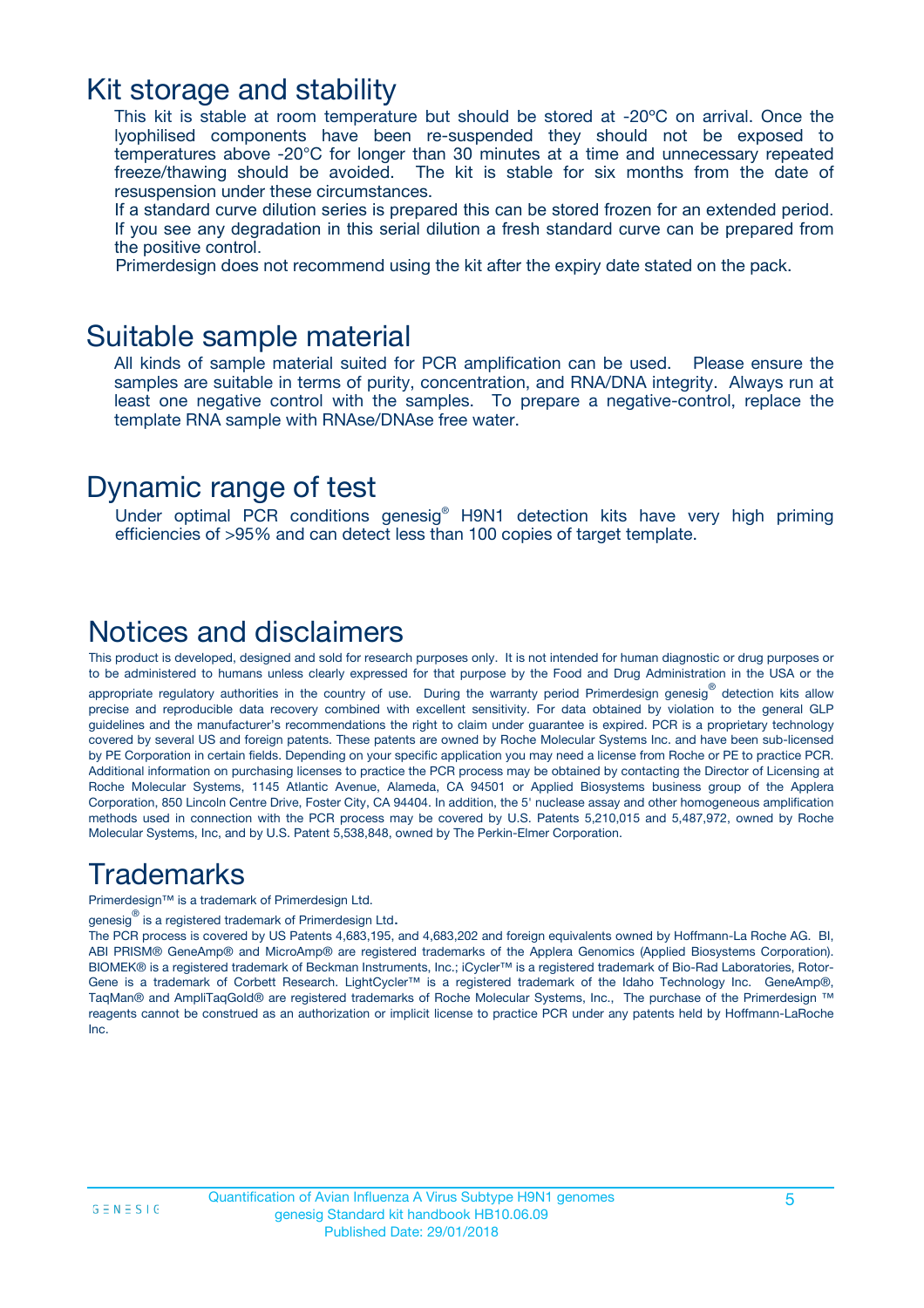### Principles of the test

The kit contains two primer and probe sets. The H9 primer and probe set is designed to detect relevant avian influenza H9 sequences from a range of subtypes. Likewise the N1 primer and probe set will detect N1 sequences from a range of avian subtypes. Results from both primer sets taken together can therefore be used to make a positive determination for both the H9 and N1 segments of the H9N1 subtype. Samples that test negative for either the H9 or N1 alone indicates that an alternative subtype is present in the sample.

#### **Real-time PCR**

A H9N1 specific primer and probe mix is provided and this can be detected through the FAM channel.

The primer and probe mix provided exploits the so-called TaqMan® principle. During PCR amplification, forward and reverse primers hybridize to the H9N1 DNA/cDNA. A fluorogenic probe is included in the same reaction mixture which consists of a DNA probe labeled with a 5`-dye and a 3`-quencher. During PCR amplification, the probe is cleaved and the reporter dye and quencher are separated. The resulting increase in fluorescence can be detected on a range of real-time PCR platforms.

#### **One Step vs. Two step real-time PCR**

When detecting/quantifying the presence of a target with an RNA genome Primerdesign recommend the use of a one step qRT-PCR protocol. One step qRT-PCR combines the reverse transcription and real-time PCR reaction in a simple closed tube protocol. This saves significant bench time but also reduces errors. The sensitivity of a one step protocol is also greater than a two step because the entire biological sample is available to the PCR without dilution. This kit will also work well with a two step approach (Precision™ nanoscript2 reverse transcription kit and PrecisionPLUS<sup>™</sup> Mastermix) if required but the use of oasig<sup>™</sup> OneStep or Precision<sup>™</sup> OneStepPLUS Mastermix is the preferred method.

#### **Positive control**

For copy number determination and as a positive control for the PCR set up, the kit contains a positive control template. This can be used to generate a standard curve of H9N1 copy number / Cq value. Alternatively the positive control can be used at a single dilution where full quantitative analysis of the samples is not required. Each time the kit is used, at least one positive control reaction must be included in the run. A positive result indicates that the primers and probes for detecting the target H9N1 gene worked properly in that particular experimental scenario. If a negative result is obtained the test results are invalid and must be repeated. Care should be taken to ensure that the positive control does not contaminate any other kit component which would lead to false-positive results. This can be achieved by handling this component in a Post PCR environment. Care should also be taken to avoid cross-contamination of other samples when adding the positive control to the run. This can be avoided by sealing all other samples and negative controls before pipetting the positive control into the positive control well.

#### **Negative control**

To validate any positive findings a negative control reaction should be included every time the kit is used. For this reaction the RNAse/DNAse free water should be used instead of template. A negative result indicates that the reagents have not become contaminated while setting up the run.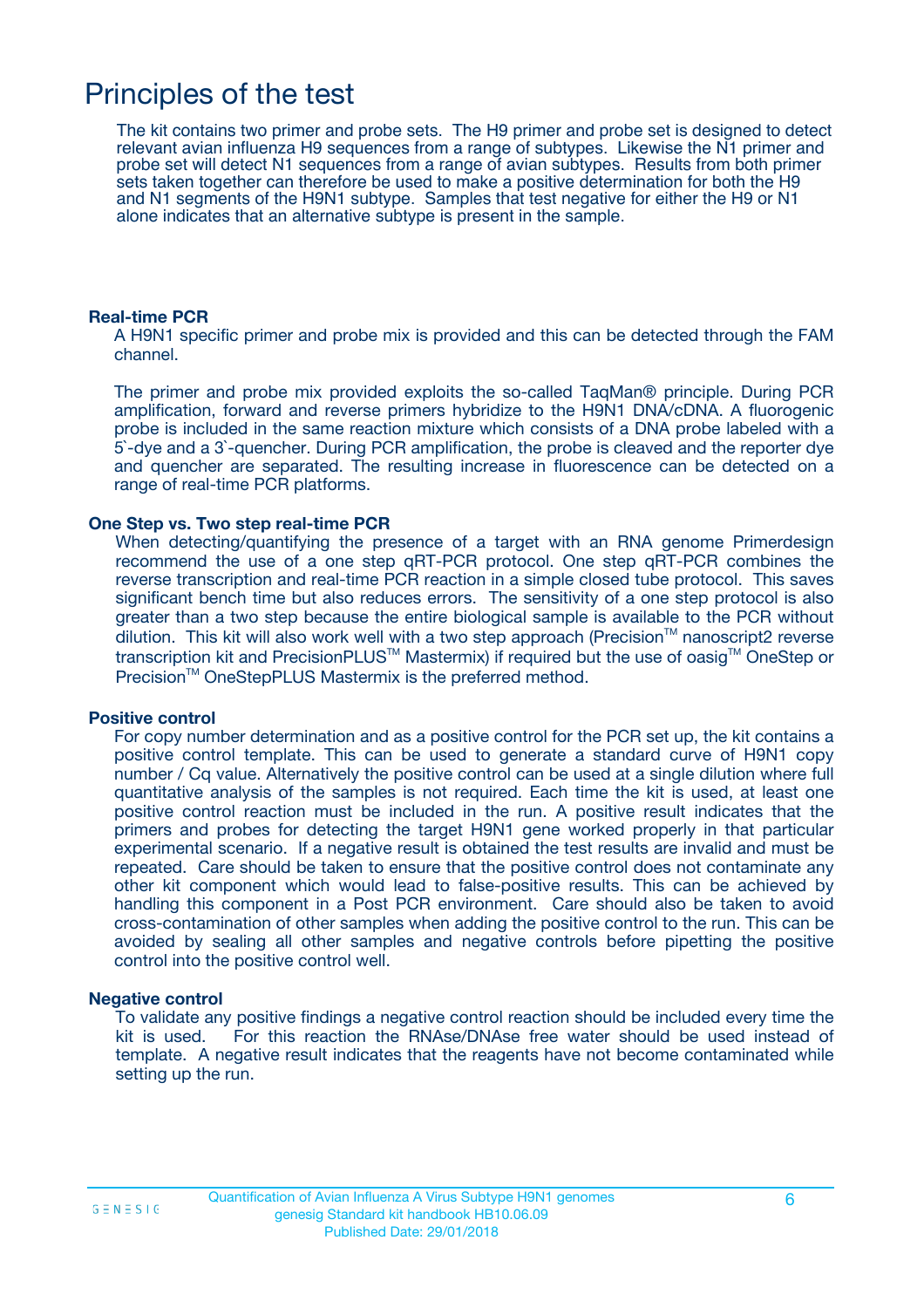#### **Carry-over prevention using UNG (unsuitable for onestep procedure and optional for two step procedure)**

Carry over contamination between PCR reactions can be prevented by including uracil-Nglycosylase (UNG) in the reaction mix. Some commercial mastermix preparations contain UNG or alternatively it can be added as a separate component. UNG can only prevent carry over from PCR reactions that include deoxyuridine triphosphate (dUTP) in the original PCR reaction. Primerdesign recommend the application of 0.2U UNG per assay with a 15 minute incubation step at 37°C prior to amplification. The heat-labile UNG is then inactivated during the Taq polymerase activation step.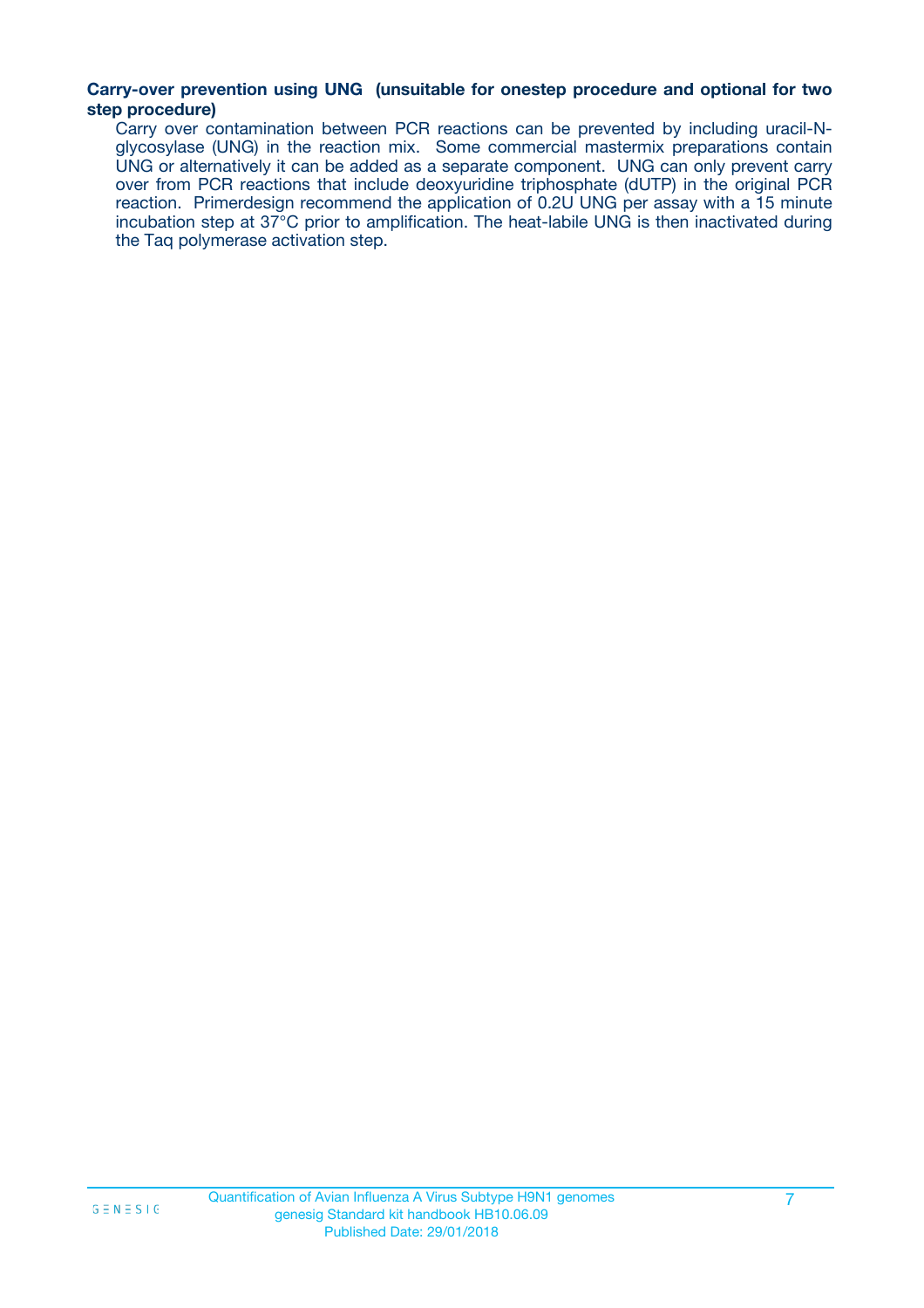### Reconstitution Protocol

To minimize the risk of contamination with foreign DNA, we recommend that all pipetting be performed in a PCR clean environment. Ideally this would be a designated PCR lab or PCR cabinet. Filter tips are recommended for all pipetting steps.

#### **1. Pulse-spin each tube in a centrifuge before opening.**

This will ensure lyophilised primer and probe mix is in the base of the tube and is not spilt upon opening the tube.

#### **2. Reconstitute the kit components in the RNAse/DNAse free water supplied, according to the table below:**

To ensure complete resuspension, vortex each tube thoroughly.

| Component - resuspend in water |             |
|--------------------------------|-------------|
| <b>Pre-PCR pack</b>            |             |
| H9 primer/probe mix (BROWN)    | $165$ $\mu$ |
| N1 primer/probe mix (BROWN)    | $165$ µ     |
| H9N1 RT primer mix (GREEN)     | 165 µl      |

#### **3. Reconstitute the positive control templates in the template preparation buffer supplied, according to the table below:**

To ensure complete resuspension, vortex each tube thoroughly.

| Component - resuspend in template preparation buffer |         |  |
|------------------------------------------------------|---------|--|
| <b>Post-PCR heat-sealed foil</b>                     |         |  |
| H9 Positive Control Template (RED) *                 | $500$ µ |  |
| N1 Positive Control Template (RED) *                 | 500 ul  |  |

\* This component contains high copy number template and is a VERY significant contamination risk. It must be opened and handled in a separate laboratory environment, away from the other components.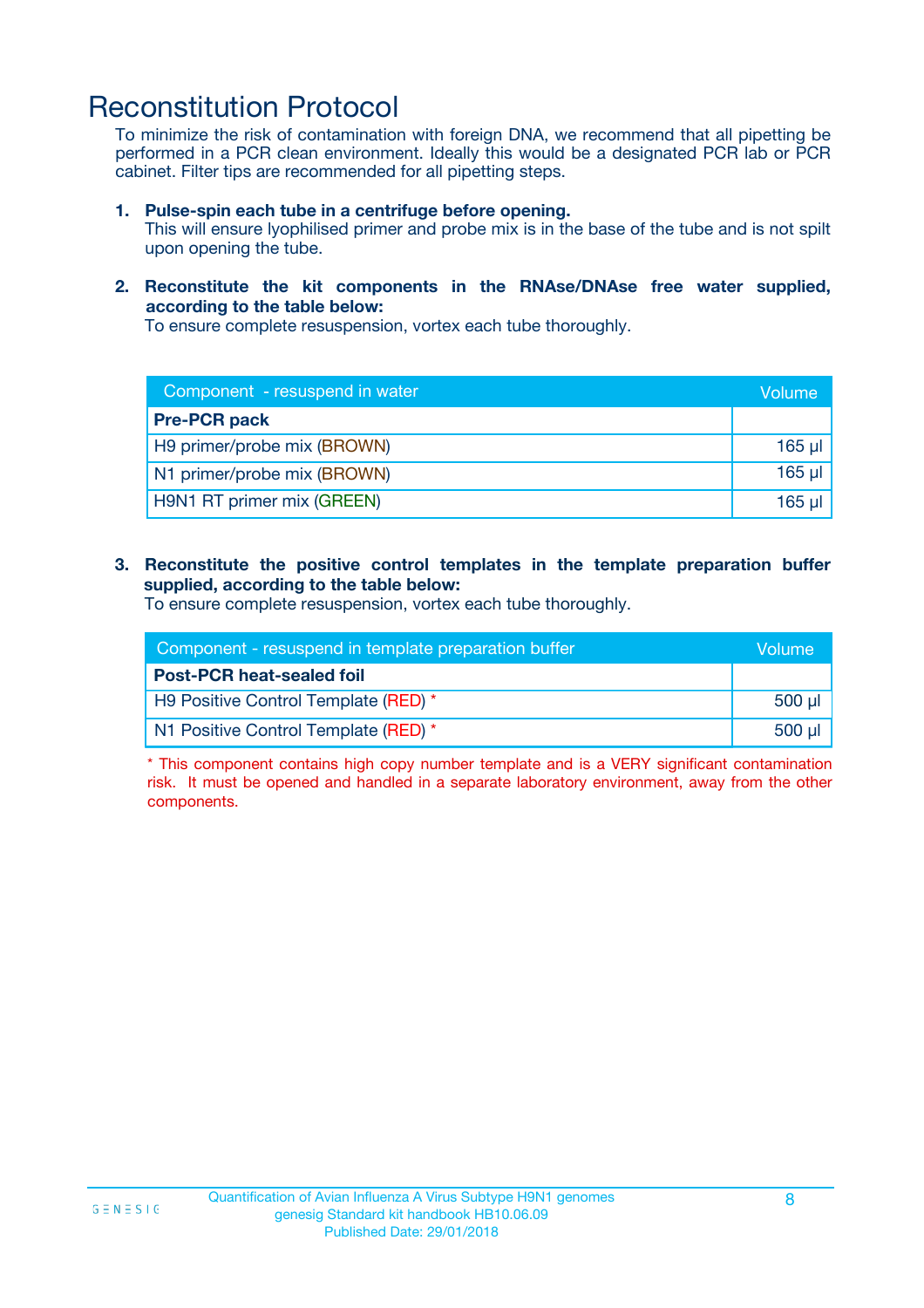# One Step RT-PCR detection protocol

A one step approach combining the reverse transcription and amplification in a single closed tube is the preferred method. If, however, a two step approach is required see page 11.

#### **For optimum performance and sensitivity.**

All pipetting steps and experimental plate set up should be performed on ice. After the plate is poured proceed immediately to the One Step amplification protocol. Prolonged incubation of reaction mixes at room temperature can lead to PCR artifacts that reduce the sensitivity of detection.

**1. For each RNA sample prepare a reaction mix according to the table below:** Include sufficient reactions for positive and negative controls.

| Component                                                     | Volume   |  |
|---------------------------------------------------------------|----------|--|
| oasig™ OneStep or Precision™ OneStepPLUS 2x qRT-PCR Mastermix | $10 \mu$ |  |
| H9 or N1 primer/probe mix (BROWN)                             |          |  |
| <b>RNAse/DNAse free water (WHITE)</b>                         | $4 \mu$  |  |
| <b>Final Volume</b>                                           | 15 µl    |  |

- **2. Pipette 15µl of this mix into each well according to your real-time PCR experimental plate set up.**
- **3. Pipette 5µl of undiluted RNA template into each well, according to your experimental plate set up.** For negative control wells use 5µl of RNAse/DNAse free water. The final volume in each well is 20ul.
- **4. If a standard curve is included for quantitative analysis prepare a reaction mix according to the table below:**

| Component                                                     | Volume  |
|---------------------------------------------------------------|---------|
| oasig™ OneStep or Precision™ OneStepPLUS 2x qRT-PCR Mastermix | 10 µl   |
| H9 or N1 primer/probe mix (BROWN)                             | 1 µl    |
| <b>RNAse/DNAse free water (WHITE)</b>                         | $4 \mu$ |
| <b>Final Volume</b>                                           | $15$ µ  |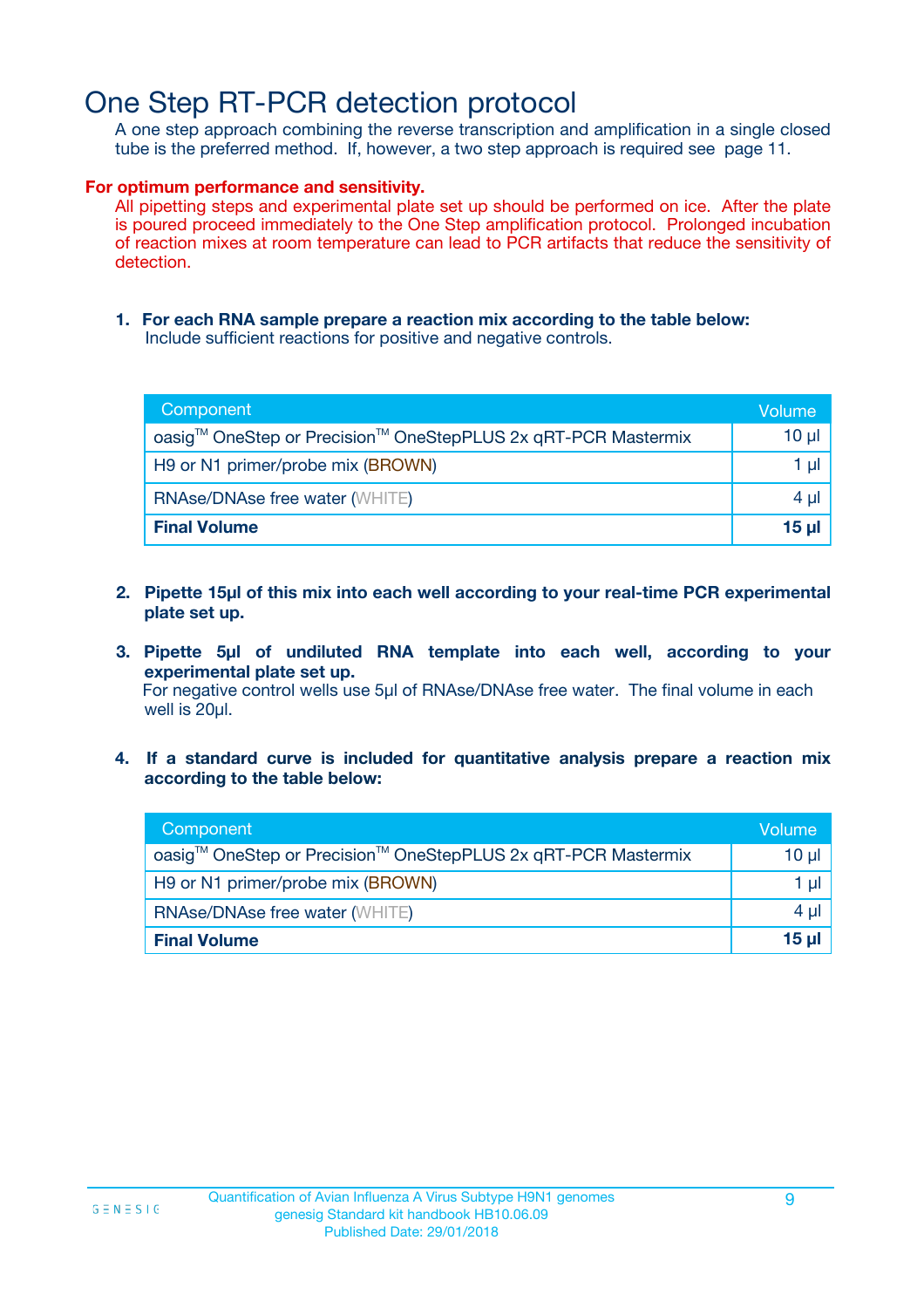#### **5. Preparation of standard curve dilution series**

- 1) Pipette 90µl of template preparation buffer into 5 tubes and label 2-6
- 2) Pipette 10µl of Positive Control Template (RED) into tube 2
- 3) Vortex thoroughly
- 4) Change pipette tip and pipette 10µl from tube 2 into tube 3
- 5) Vortex thoroughly

Repeat steps 4 and 5 to complete the dilution series

| <b>Standard Curve</b>         | <b>Copy Number</b>     |
|-------------------------------|------------------------|
| Tube 1 Positive control (RED) | $2 \times 10^5$ per µl |
| Tube 2                        | $2 \times 10^4$ per µl |
| Tube 3                        | $2 \times 10^3$ per µl |
| Tube 4                        | $2 \times 10^2$ per µl |
| Tube 5                        | $20$ per $\mu$         |
| Tube 6                        | 2 per µl               |

**6. Pipette 5µl of standard template into each well for the standard curve according to your plate set up**

The final volume in each well is 20µl.

## One Step Amplification Protocol

Amplification conditions using oasig™ OneStep or Precision™ OneStepPLUS 2x qRT-PCR Mastermix.

|             | <b>Step</b>                  | <b>Time</b> | <b>Temp</b>    |
|-------------|------------------------------|-------------|----------------|
|             | <b>Reverse Transcription</b> | 10 mins     | 55 °C          |
|             | Enzyme activation            | 2 mins      | 95 °C          |
| Cycling x50 | Denaturation                 | 10 secs     | $95^{\circ}$ C |
|             | <b>DATA COLLECTION *</b>     | 60 secs     | $60^{\circ}$ C |

\* Fluorogenic data should be collected during this step through the FAM channel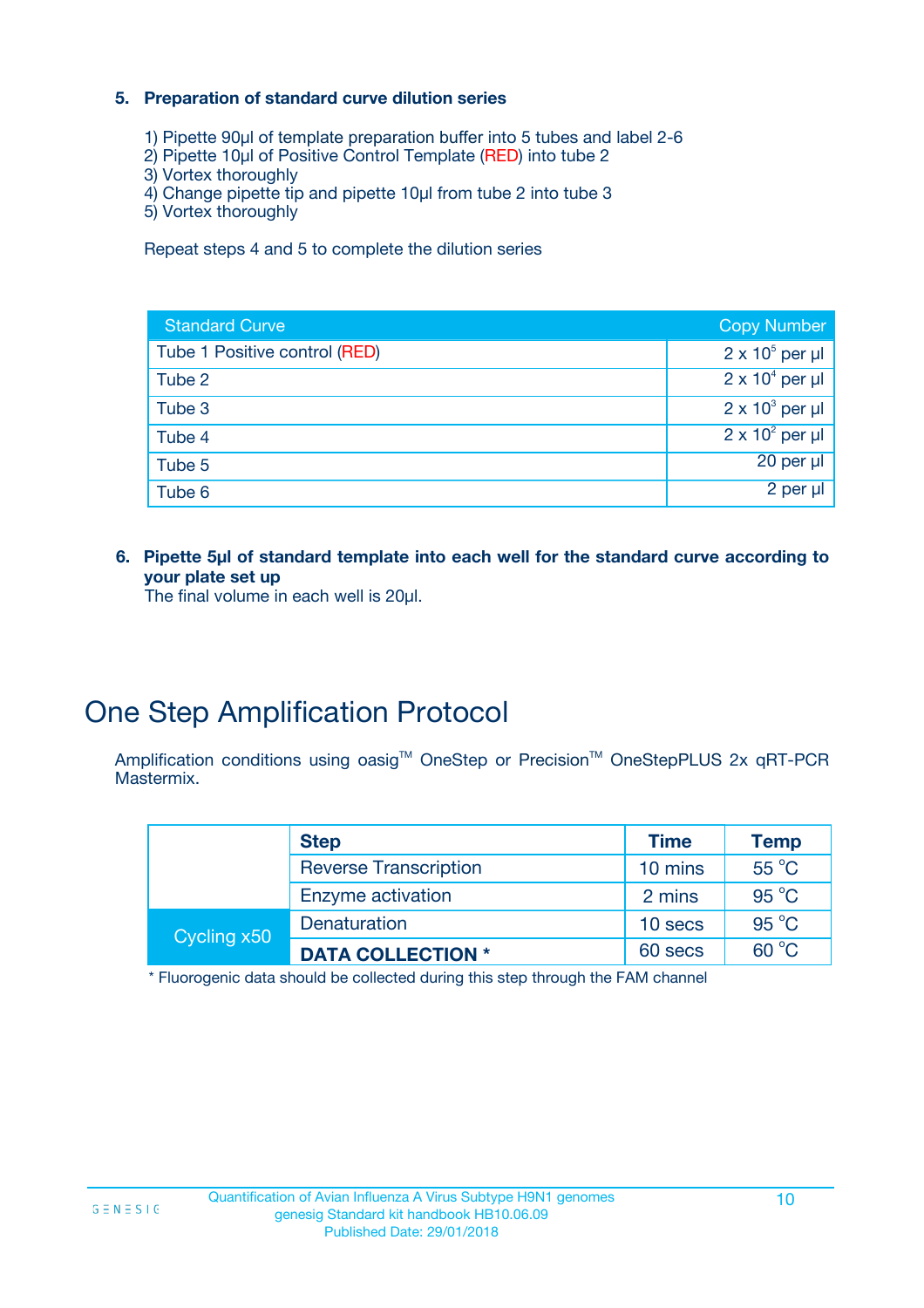# Alternative two step reverse transcription/real-time PCR protocol

#### **Reverse Transcription**

If you need to perform separate reverse transcription and amplification (two step Real Time PCR) then we recommend the Primerdesign Precision™ nanoScript2 Reverse Transcription kit. A reverse transcription primer (GREEN) is included and is designed for use with the Precision<sup>™</sup> nanoScript2 reverse transcription kit. A protocol for this product is available at www.primerdesign.co.uk

**1. After reverse transcription, prepare a reaction mix according to the table below for each cDNA sample**

| Component                                    | Volume  |
|----------------------------------------------|---------|
| PrecisionPLUS <sup>™</sup> 2x qPCR Mastermix | 10 µl   |
| H9 or N1 primer/probe mix (BROWN)            | 1 µl    |
| <b>RNAse/DNAse free water (WHITE)</b>        | $4 \mu$ |
| <b>Final Volume</b>                          | 15 ul   |

- **2. Pipette 15µl of this mix into each well according to your real-time PCR experimental plate set up.**
- **3. Prepare sample cDNA templates for each of your samples by diluting the RT reaction mix 1:5 in RNAse/DNAse free water.**
- **4. Pipette 5µl of cDNA template into each well, according to your experimental plate setup.**

The final volume in each well is 20µl. For negative control wells use 5µl of RNAse/DNAse free water.

### Alternative two step amplification protocol

Amplification conditions using PrecisionPLUS<sup>™</sup> 2x qPCR Mastermix.

|             | <b>Step</b>                     | <b>Time</b> | <b>Temp</b>    |
|-------------|---------------------------------|-------------|----------------|
|             | UNG treatment (if required) **  | 15 mins     | $37^{\circ}$ C |
|             | Enzyme activation (if required) | 2 mins      | 95 °C          |
| Cycling x50 | Denaturation                    | 10 secs     | 95 °C          |
|             | <b>DATA COLLECTION *</b>        | 60 secs     | $60^{\circ}$ C |

\* Fluorogenic data should be collected during this step through the FAM channel

\*\* Required if your Mastermix includes UNG to prevent PCR carryover contamination